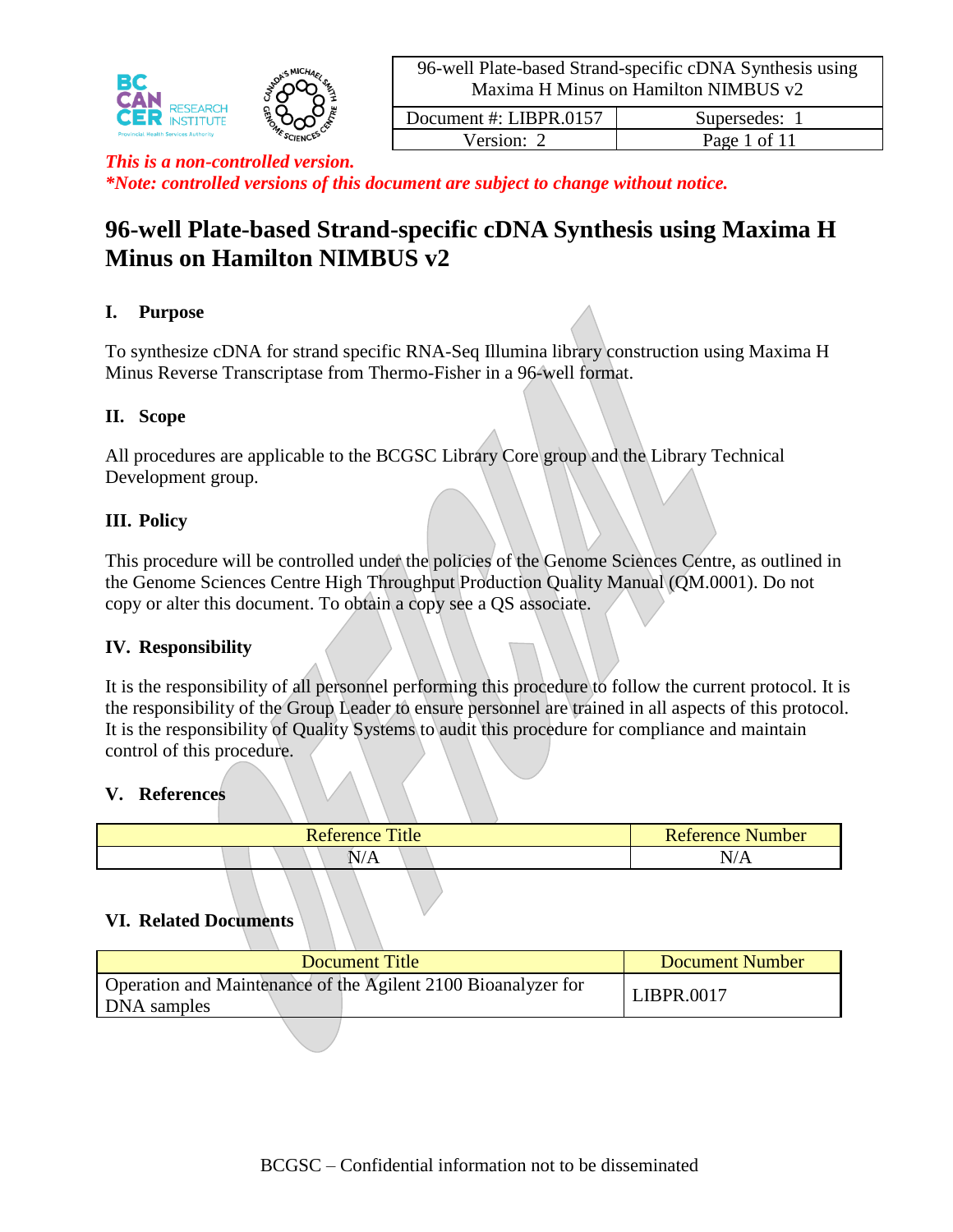

| Document #: LIBPR.0157 | Supersedes:  |
|------------------------|--------------|
| Version: 2             | Page 2 of 11 |

# *This is a non-controlled version.*

*\*Note: controlled versions of this document are subject to change without notice.*

## **VII. Safety**

All Laboratory Safety procedures will be complied with during this procedure. The required personal protective equipment includes a laboratory coat and gloves. See the safety data sheets (SDS) for additional information.

## **VIII. Materials and Equipment**

| <b>Name</b>                                                        | <b>Supplier</b>          | Cat. No.        |  |
|--------------------------------------------------------------------|--------------------------|-----------------|--|
| Fisherbrand Textured Nitrile gloves                                | Fisher                   |                 |  |
| <b>RNAse Zap</b>                                                   | Ambion                   | 9780            |  |
| Ice bucket - Green                                                 | Fisher                   | 11-676-36       |  |
| wet ice                                                            | In house                 | N/A             |  |
| RNAse free 1.5 mL eppendorf tube                                   | Ambion                   | 12400           |  |
| Axygen plate PCR 96 fullskt BRC 50/CS                              | Fisher                   | 14222327        |  |
| Sterile Filtered Conductive 50µL Tips in Frames                    | Hamilton                 | 235979          |  |
| Sterile Filtered Conductive 300µL Tips in Frames                   | Hamilton                 | 235938          |  |
| Gilson P20 pipetman                                                | Mandel                   | GF23600         |  |
| Gilson P200 pipetman                                               | Mandel                   | GF-23601        |  |
| Gilson P1000 pipetman                                              | Mandel                   | GF-23602        |  |
| Diamond Filter tips DFL10                                          | <b>Mandel Scientific</b> | GF-F171203      |  |
| Diamond Filter tips DF30                                           | <b>Mandel Scientific</b> | GF-F171303      |  |
| Diamond Filter tips DF200                                          | <b>Mandel Scientific</b> | GF-F171503      |  |
| Diamond Filter tips DF1000                                         | <b>Mandel Scientific</b> | GF-F171703      |  |
| P2-20 Rainin Lite Manual 12-channel                                | Rainin                   | L12-20          |  |
| P20-200 Rainin Lite Manual 12-channel                              | Rainin                   | L12-200         |  |
| P200 Barrier Rainin tips                                           | Rainin                   | <b>RT-L200F</b> |  |
| P20 Barrier Rainin tips                                            | Rainin                   | $RT-L10F$       |  |
| VX-100 Vortex Mixer                                                | Rose Scientific          | S-0100          |  |
| Large Kimwipes                                                     | Fisher                   | 06-666-117      |  |
| Black ink permanent marker pen                                     | <b>VWR</b>               | 52877-310       |  |
| <b>Bench Coat</b>                                                  | Fisher                   | 12-007-186      |  |
| Small Autoclave waste bags 10"X15"                                 | Fisher                   | 01-826-4        |  |
| 70% Ethanol                                                        | In house                 |                 |  |
| Mini-centrifuge                                                    | Eppendorf                | 5417R           |  |
| PCRMax Alpha Cycler 4                                              | Froggabio/Cole Parmer    | AC496           |  |
| Plastic seal (3M)                                                  | Qiagen                   | 19570           |  |
| <b>Aluminium Foil Seal</b>                                         | <b>VWR</b>               | 60941-126       |  |
| Ampure XP beads                                                    | Beckman                  | A63882          |  |
| Maxima H Minus First Strand cDNA Synthesis Kit                     | Thermo-Fisher            | K165B001        |  |
| <b>NEBNext Ultra Directional Second Strand Synthesis</b><br>Module | <b>NEB</b>               | E7550L          |  |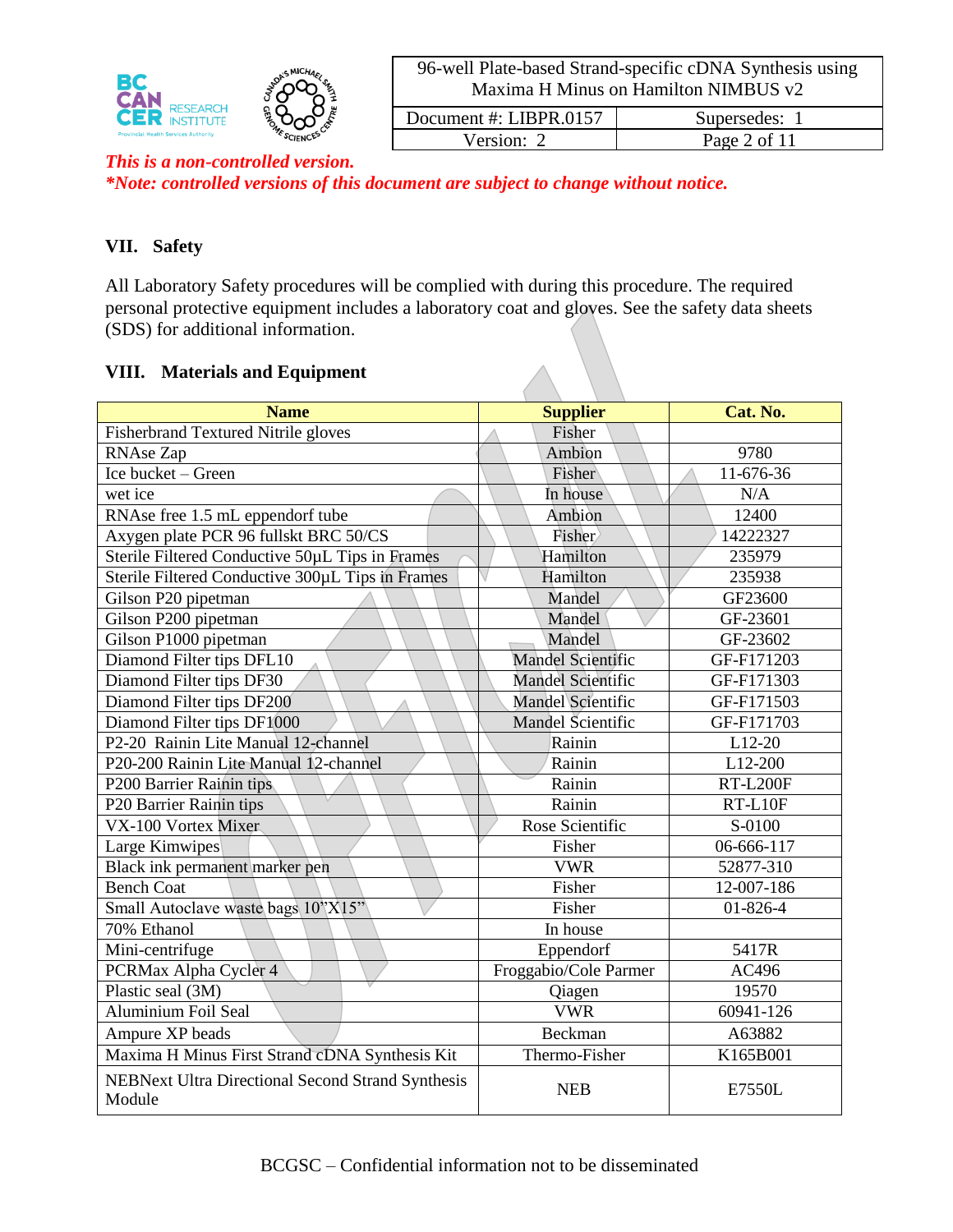

Version: 2 Page 3 of 11

Document #: LIBPR.0157 Supersedes: 1

#### *This is a non-controlled version.*

*\*Note: controlled versions of this document are subject to change without notice.*

| Actinomycin D $10mg/mL$                   | In house                 |              |
|-------------------------------------------|--------------------------|--------------|
| Actinomycin D 5mg                         | MJS Biolynx              | ENZGR3000005 |
| PCR Clean DX (ALINE beads)                | <b>ALINE Biosciences</b> | $C-1003-450$ |
| <b>NIMBUS</b> Liquid Handling Workstation | Hamilton                 |              |

#### **IX. GENERAL GUIDELINES**

#### **1. General guidelines and input material**

- 1.1 The input material for this procedure is polyA+ RNA or Ribo-depleted RNA which has been DNAse I treated. The input volume for this protocol is 17.2µL/well.
- 1.2 The same positive control (such as Universal Human Reference RNA) and negative controls used in the polyA+ isolation protocol or Ribo-depleted RNA should be carried into this protocol. An additional UHR control, 12ng, should be added at the cDNA stage for samples in the RBD\_1.1 pipeline
- 1.3 Ensure proper personal protective equipment is used when handling sample plates, reagents and equipment. Treat everything and adhere to strict RNA handling techniques.
- 1.4 Wipe down the assigned workstation, pipetman, tip boxes and small equipment with RNAse Zap (Ambion) followed by DEPC-treated water. Ensure you have a clean working surface before you start.
- 1.5 Double check the QA release and/or expiry date of each reagent and enzyme.
- 1.6 The  $10\mu$ g/ $\mu$ L stock of Actinomycin D should be thawed just before 1<sup>st</sup> strand synthesis brew set up. All thawed but unused Actinomycin D should be discarded to the appropriate waste container (Sybr-green waste). See Appendix C for making up working stock of Actinomycin D.
- 1.7 Reactions in plates should never be vortexed and plate covers are never to be re-used. Single/Multi-Channel pipettors should be used for mixing reactions in a circular mixing motion by aspirating volume from the bottom of the well and dispensing higher up at the liquid level.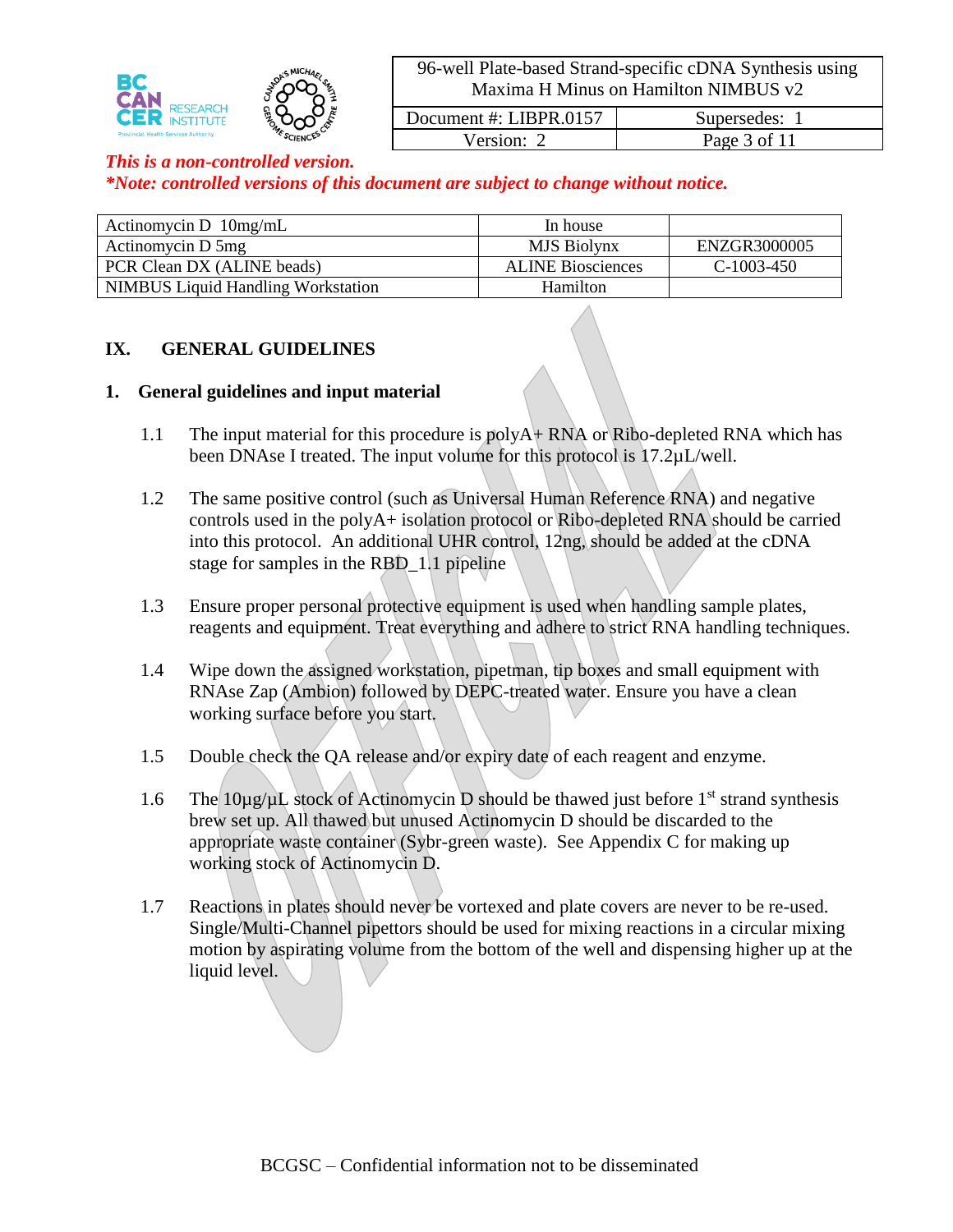

| Document #: LIBPR.0157 | Supersedes:  |
|------------------------|--------------|
| Version: 2             | Page 4 of 11 |
|                        |              |

#### *This is a non-controlled version. \*Note: controlled versions of this document are subject to change without notice.*

#### **X. PROCEDURE**

**Note: ALINE beads can be used as a direct replacement of Ampure XP beads in steps that specify the use of Ampure XP beads** 

#### **Note: If you are unsure of which Nimbus protocol version to use, please consult your supervisor.**

#### **1. First strand cDNA: Upstream Preparation**

- 1.1. Retrieve and thaw Thermo-Fisher reagents at room temperature: 5X First Strand Buffer, 10mM dNTP mix, Random primers (200ng/µL).Once thawed, pulse-vortex, quick spin and keep reagents on ice. The buffer contains DTT, make sure it is vortexed well and that all precipitate goes to solution. Enzymes should be left in the freezer until ready to use.
- 1.2. Retrieve and thaw  $10\mu g/\mu L$  Actinomycin D solution at room temperature. Once thawed, vortex rigorously and quick spin.
- 1.3. Retrieve the plate containing polyA+ or Ribo-depleted RNA fraction. If stored in -80°C, thaw it on ice followed by a quick spin at  $4^{\circ}$ C, 2000g for 1 minute. Place it on ice.
- 1.4. Generate the **"0.5X\_SS\_cDNA\_1st\_strand\_Maxima H Minus**" brew using LIMS.

LIMS: Prepare Standard Solutions  $> 0.5X$  SS cDNA 1st strand Maxima H Minus  $>$ follow the prompts > Save Standard Solution

- 1.5. Retrieve 1D Large label from  $5<sup>th</sup>$  floor printer outside the RNA room and brew mix check-list label from RNA Room printer.
- 1.6. If LIMS is down, enter the number of samples to be processed and print the ss-cDNA Worksheet located in:

R:\Lib core\Work Sheets and Calculators\Strand Specific\96-well Plate-based Strand-specific cDNA synthesis with Maxima H Minus

#### **2. Heat Denaturation of mRNA/ Ribo-depleted RNA**

2.1. Heat denature the poly(A)+ or Ribo-depleted RNA at 70 $\degree$ C for 5 minutes using tetrad thermocycler.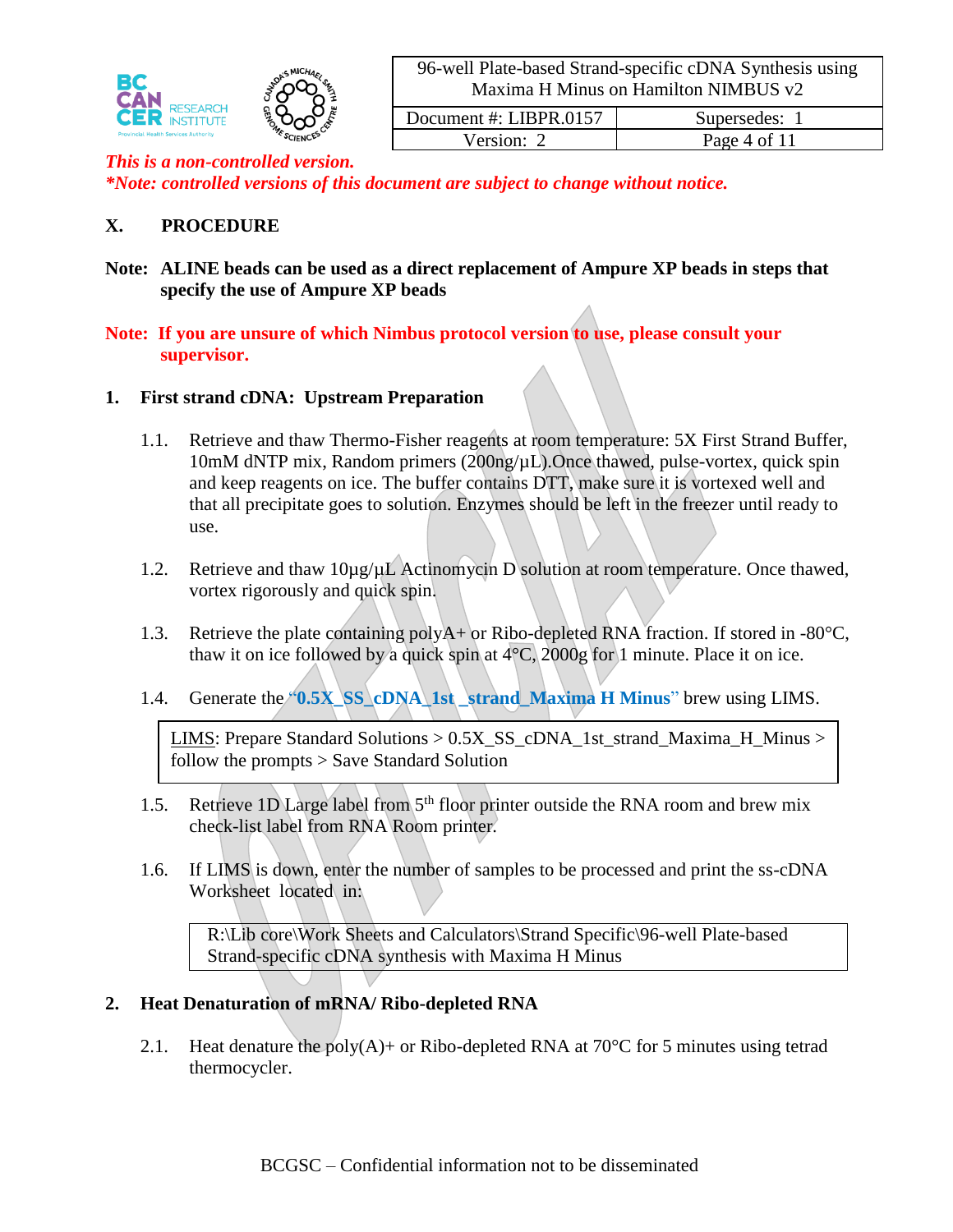

Version: 2 Page 5 of 11

#### *This is a non-controlled version.*

*\*Note: controlled versions of this document are subject to change without notice.*

2.2. After 5 minutes of denaturation, chill the plate on ice for at least 1 minute. Spin down the plate at 4°C, 2000g for 1 minute and place it back on ice.

#### **3. First strand cDNA: Reaction Brew**

- 3.1 Prepare the reaction brew in a non-stick tube and check off reagents as they are added on the worksheet. Mix the brew by repeated pulse-vortexing followed by a quick spin. Label the first strand brew as FS brew and place on ice until ready to use.
- 3.2 Make sure to mix each reagent well and quick spin before adding to the brew and add enzyme last.

| on set up for I reaction is snown below. |                    |                          |
|------------------------------------------|--------------------|--------------------------|
| <b>Solution</b>                          | $\mu L$ (per 1rxn) |                          |
|                                          |                    |                          |
| mRNA/Ribo-depleted RNA                   | 17.2               |                          |
|                                          |                    |                          |
| 5X First Strand Buffer                   |                    |                          |
| Actinomycin D $(10\mu g/\mu L)$          | $0.1\,$            | <b>First Strand Brew</b> |
| 10 mM dNTP mix                           | 1.25               | Mix(7.8)                 |
| Random primers $(200ng/\mu L)$           |                    |                          |

 $3.3$  The reaction set up for 1 reaction is shown below.

3.4 Add 7.8µL of the FS brew into each well of a new plate. Check that the appropriate volume is added to all wells.

Maxima H Minus enzyme mix  $| \t\t 0.5$ **Total Reaction volume 25**

3.5 Log into Nimbus Program as follows to add  $1<sup>st</sup>$  strand brew to heat denatured poly(A)+ or ribo-depleted RNA.

*Open file:* **Production** > *toggle to workflow* > **Transcriptome cDNA v2 > Transcriptome cDNA Scheduler v2.wfl > 1 st strand cDNA Synthesis**

- 3.6 After Nimbus program completion, seal the plates and quick spin at 4ºC for 1 minute. Inspect the reaction plates for any variations in volume.
- 3.7 In the tetrad thermo-cycler incubate the  $1<sup>st</sup>$  strand cDNA synthesis reaction at  $25^{\circ}$ C for 10 minutes followed by 50°C for 1 hour. The program is located in

TETRAD: CDNA >CDNA1MAX

*Important: during incubation, continue onto section 4*

BCGSC – Confidential information not to be disseminated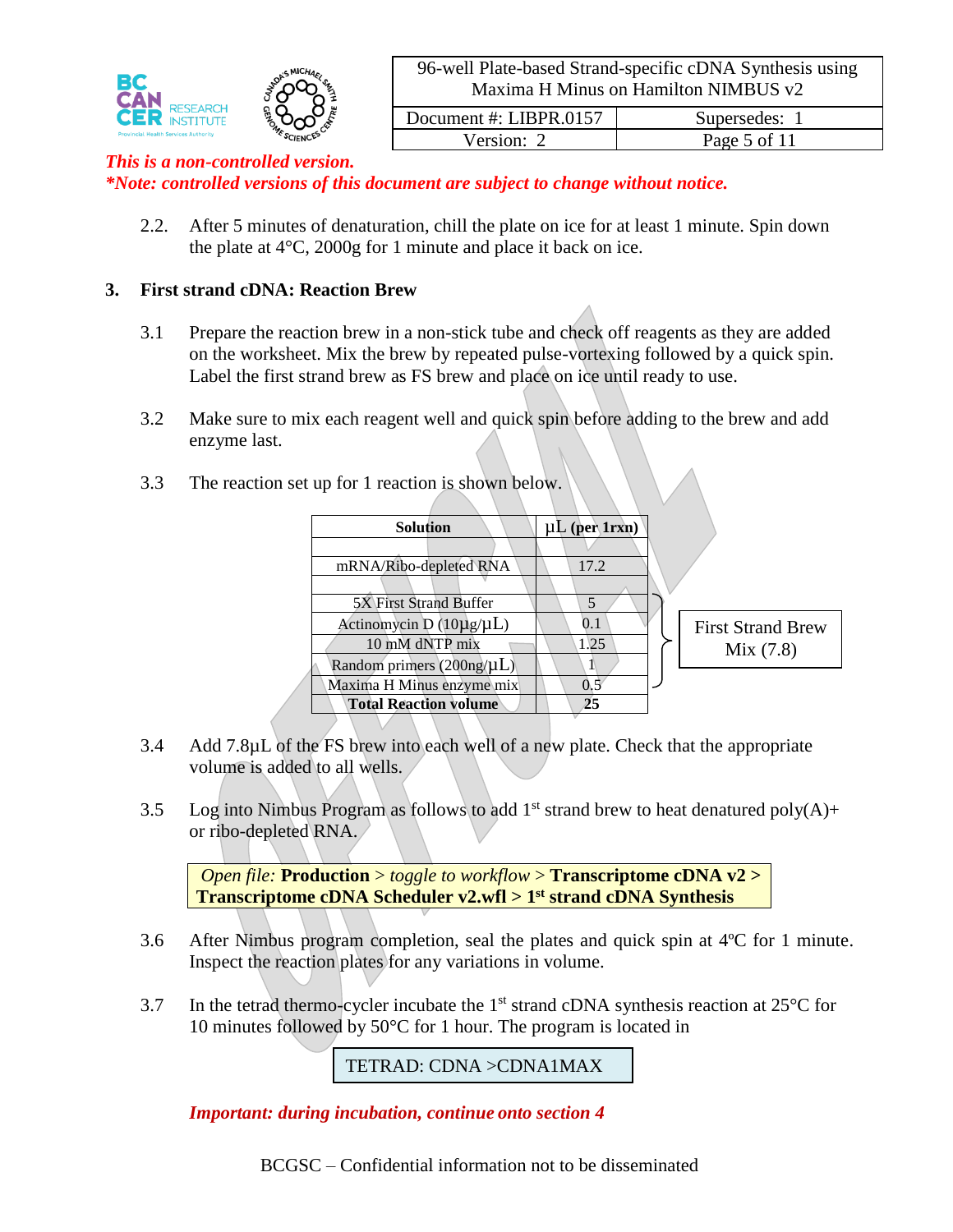

#### Version: 2 Page 6 of 11 *This is a non-controlled version. \*Note: controlled versions of this document are subject to change without notice.*

## **4. Post-First Strand cDNA: Preparation**

- 4.1 During the 1 hour  $1<sup>st</sup>$  strand cDNA synthesis reaction, retrieve the following:
	- 4.1.1. Ampure XP beads and 70% Ethanol (prepared using DEPC-treated water) should be at room temperature for at least 30 minutes before usage.
	- 4.1.2. NEBNext Second Strand buffer mix. Thaw them at room temperature and once thawed immediately transfer to ice. Leave enzymes in the freezer until ready to use.
- 4.2. After the 1<sup>st</sup> strand reaction is over, remove the plate from the thermo-cycler, spin it down at 2000g, for 1minute.

#### **5. Post–First Strand cDNA: Aline/Ampure XP bead clean up of RNA/DNA hybrid.**

- 5.1. The input volume for this step is 25µL per well. Manually dispense 95µL of Aline/Ampure XP beads to the required wells.
- 5.2. To clean up the 1<sup>st</sup> strand cDNA synthesis reaction using Aline/Ampure XP beads on Nimbus as follows:

*Open file:* **Production** > *toggle to workflow* > **Transcriptome cDNA v2> Transcriptome cDNA Scheduler v2.wfl > Bead Clean 1st Strand Synthesis Product**

- 5.2.1. During the bead clean incubation steps, it is recommended to prepare the Second Strand brew (section 6)
- 5.2.2. After the Magnet Elution time, transfer the RNA/DNA hybrid into a new well. *This is a safe stopping point. If needed, the plate can be stored at -80°C.*
- 5.2.3. Note that the Ethanol and Magnetic beads must be incubated at room temperature for at least 30 minutes before use.

| <b>DNA</b><br>volume<br>$(\mu L)$ | <b>Bead</b><br><b>Volume</b><br>$(\mu L)$ | <b>Mixing</b><br>Volume<br>$(\mu L)$ | <b>Bead</b><br><b>Binding</b><br><b>Time</b><br>(mins) | <b>Magnet</b><br><b>Clearing</b><br><b>Time</b><br>(mins) | <b>Supernat</b><br>ant<br><b>Volume</b><br>$(\mu L)$ | 2x70%<br><b>EtOH</b><br>Wash<br>Vol (uL) | <b>Ethanol</b><br><b>Air Dry</b><br><b>Time</b><br>(mins) | <b>EB</b><br><b>Elution</b><br><b>Volume</b><br>$(\mu L)$ | <b>Elution</b><br><b>Time</b><br>(mins) | <b>Magnet</b><br><b>Elution</b><br><b>Time</b><br>(mins) | <b>Transfer</b><br>Volume<br>$(\mu L)$ |
|-----------------------------------|-------------------------------------------|--------------------------------------|--------------------------------------------------------|-----------------------------------------------------------|------------------------------------------------------|------------------------------------------|-----------------------------------------------------------|-----------------------------------------------------------|-----------------------------------------|----------------------------------------------------------|----------------------------------------|
| 25                                | 45                                        | 56                                   | $\sim$                                                 |                                                           | 70                                                   | 150                                      |                                                           | 18                                                        |                                         |                                                          | 18                                     |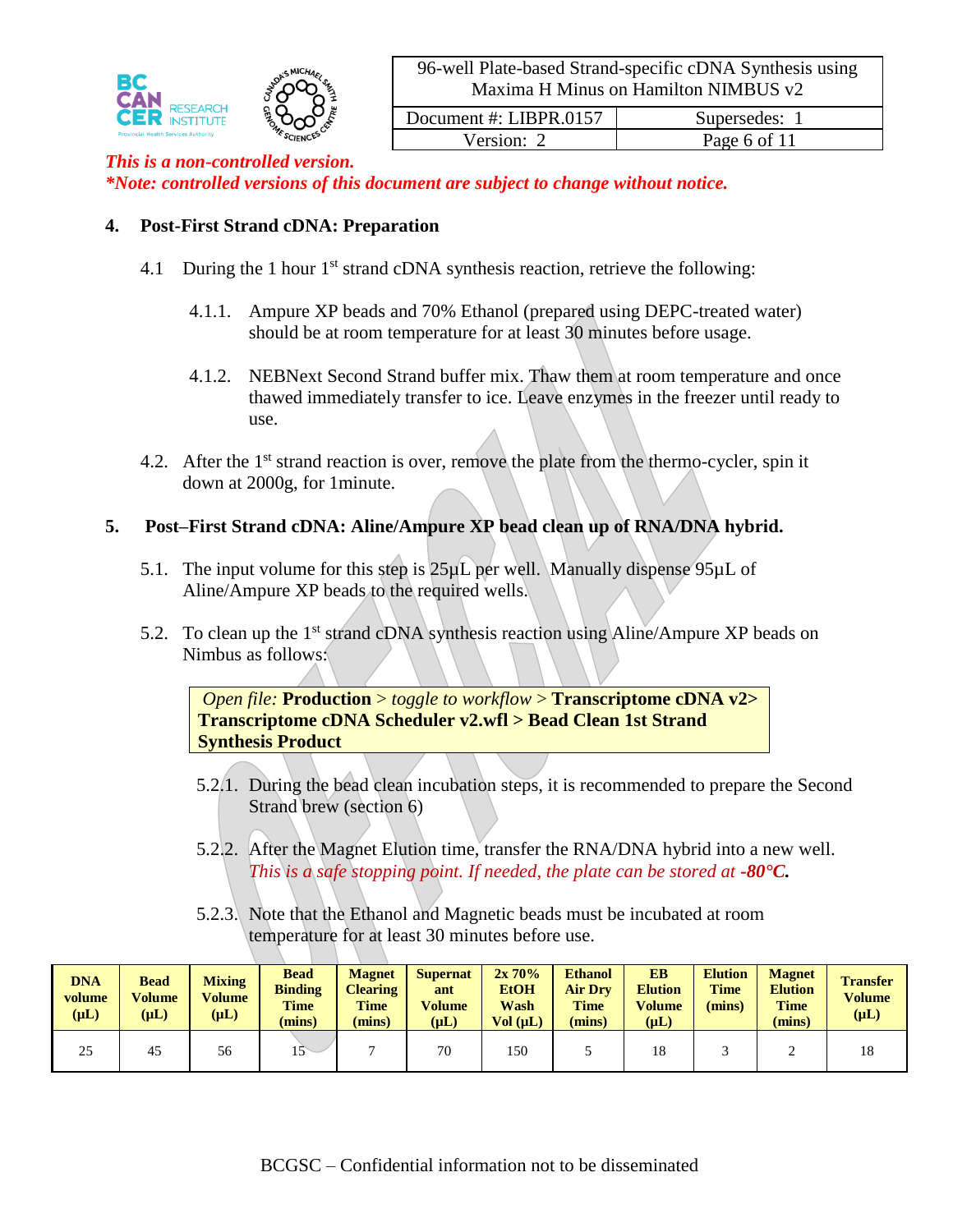

Version: 2 Page 7 of 11

# *This is a non-controlled version.*

*\*Note: controlled versions of this document are subject to change without notice.*

#### **6. Second Strand cDNA: Reaction Brew**

6.1. Generate the "**0.5X**\_**SS\_cDNA\_2nd\_Strand\_Ultra**" brew using LIMS.

LIMS: Prepare Standard Solutions > 0.5X\_SS\_cDNA\_2nd\_Strand\_Ultra > follow the prompts > Save Standard Solution

- 6.2. Retrieve 1D Large label from  $5<sup>th</sup>$  floor printer outside the RNA room and brew mix check-list label from RNA Room printer.
- 6.3. If LIMS is down, enter the number of samples to be processed and print the ss-cDNA Worksheet located in:

R:\Lib core\Work Sheets and Calculators\Strand Specific\96-well Plate-based Strand-specific cDNA synthesis with Maxima H Minus

- 6.4. Prepare Strand specific  $2<sup>nd</sup>$  strand cDNA synthesis brew following the printed LIMS calculator or following the printed Excel spreadsheet. Add enzymes last.
- 6.5. Mix the brew by repeated pulse-vortexing followed by a quick spin. Label the brew as SS Brew and place on ice until ready to use.
- 6.6. The reaction setup for 1 reaction is as follows:

| <b>Solution</b>               | 1 rxn $(\mu L)$ |        |
|-------------------------------|-----------------|--------|
|                               |                 |        |
| <b>First Strand sscDNA</b>    | 17.5            |        |
|                               |                 |        |
| $DEPC-dH2O$                   | 3.75            |        |
| NEBNext 2nd strand buffer mix | 2.5             | Second |
| NEBNext 2nd strand enzyme mix | 1.25            | Mi     |
|                               |                 |        |
| <b>Reaction volume</b>        | 25              |        |

d Strand Brew ix (7.5 $\mu$ L)

- 6.7. Add 7.5µL of the SS brew into each well of a new plate. Check that the appropriate volume is added to all wells.
- 6.8. Log into Nimbus program as follows to add  $2<sup>nd</sup>$  strand brew to first strand cDNA.

*Open file:* **Production** > *toggle to workflow* > **Transcriptome cDNA v2> Transcriptome cDNA Scheduler v2.wfl >2nd Strand cDNA synthesis**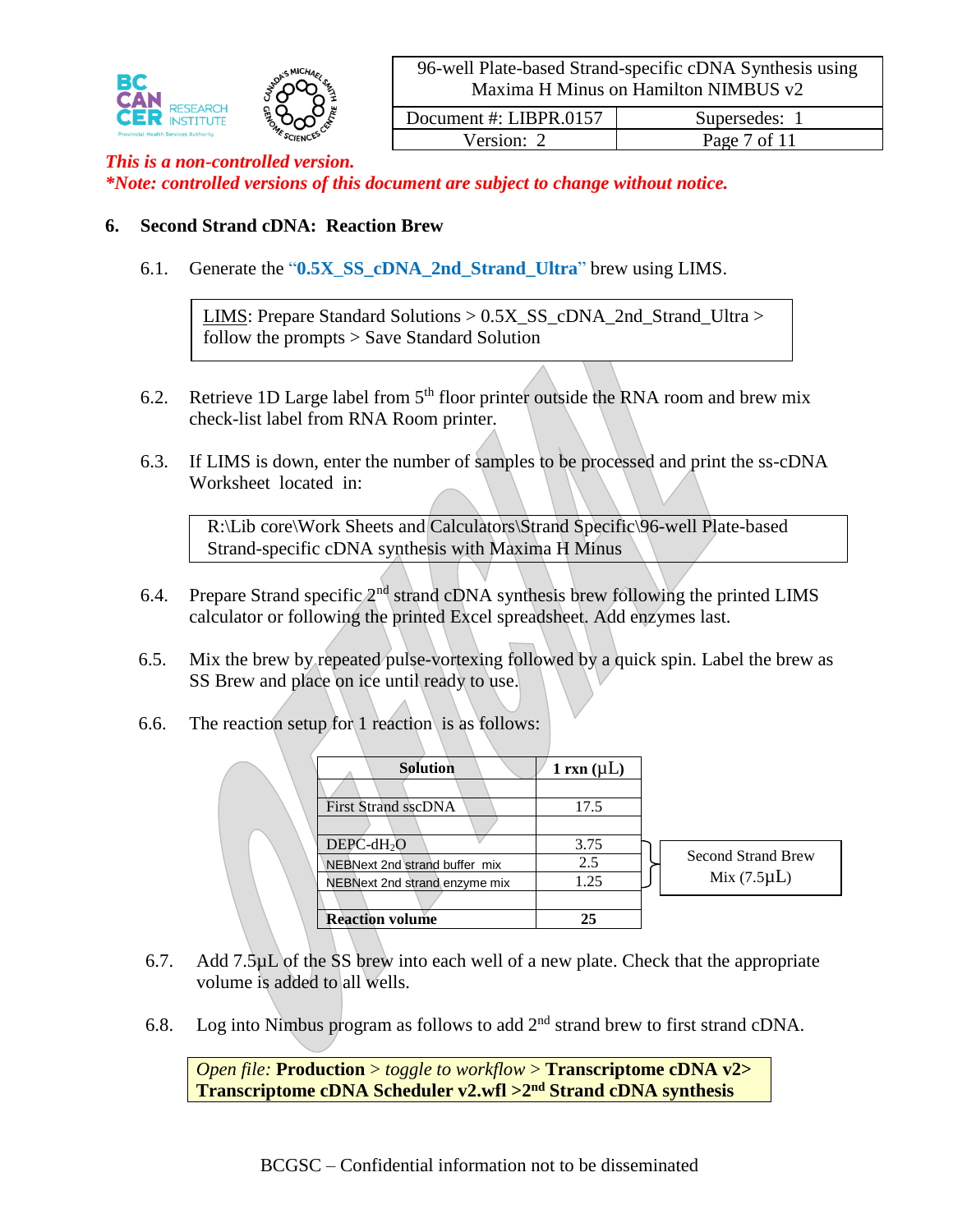

Version: 2 Page 8 of 11

#### *This is a non-controlled version.*

*\*Note: controlled versions of this document are subject to change without notice.*

- 6.9. After Nimbus program completion, seal the plates and quick spin at 4ºC for 1 minute. Inspect the reaction plates for any variations in volume.
- 6.10. In the tetrad thermocycler incubate the plate at 16°C for 1 hour. The program is located in

TETRAD: CDNA > cDNA2NEB

6.11. After the thermocycler program is finished, remove the plate and spin it at  $4^{\circ}$ C, 2000g for 1 minute.

**Note:** *This is a safe stopping point. If needed, the plate can be stored at -20°C, or on the tetrad overnight if there is insufficient time to take the plate out for cold storage.*

#### **7. Post–Second Strand cDNA: Aline/Ampure XP bead clean-up of DS cDNA**

- 7.1. The input volume for this step is 25µL per well. Manually dispense 95µL of Aline/Ampure XP beads to the required wells.
- 7.2. Clean up the double strand cDNA using Aline/Ampure XP beads on Nimbus as follows:

*Open file:* **Production** > *toggle to workflow>* **Transcriptome cDNA v2 > Transcriptome cDNA Scheduler v2.wfl > Bead Clean2nd Strand Synthesis Product**

Note that the Ethanol and Magnetic beads must be incubated at room temperature for at least 30 minutes before use.

| <b>DNA</b><br>volume<br>$(\mu L)$ | <b>Bead</b><br>Volume<br>$(\mu L)$ | <b>Mixing</b><br><b>Volume</b><br>$(\mu L)$ | <b>Bead</b><br><b>Binding</b><br><b>Time</b><br>(mins) | <b>Magnet</b><br><b>Clearing</b><br><b>Time</b><br>(mins) | <b>Supernat</b><br>ant<br><b>Volume</b><br>$(\mu L)$ | 2x70%<br><b>EtOH</b><br>Wash<br>Vol (uL) | <b>Ethanol</b><br><b>Air Drv</b><br><b>Time</b><br>(mins) | EB<br><b>Elution</b><br><b>Volume</b><br>$(\mu L)$ | <b>Elution</b><br><b>Time</b><br>(mins) | <b>Magnet</b><br><b>Elution</b><br><b>Time</b><br>(mins) | <b>Transfer</b><br>Volume<br>$(\mu L)$ |
|-----------------------------------|------------------------------------|---------------------------------------------|--------------------------------------------------------|-----------------------------------------------------------|------------------------------------------------------|------------------------------------------|-----------------------------------------------------------|----------------------------------------------------|-----------------------------------------|----------------------------------------------------------|----------------------------------------|
| 25                                | 45                                 | 56                                          | 15                                                     | −                                                         | 70                                                   | 150                                      |                                                           | 38                                                 |                                         |                                                          | 38                                     |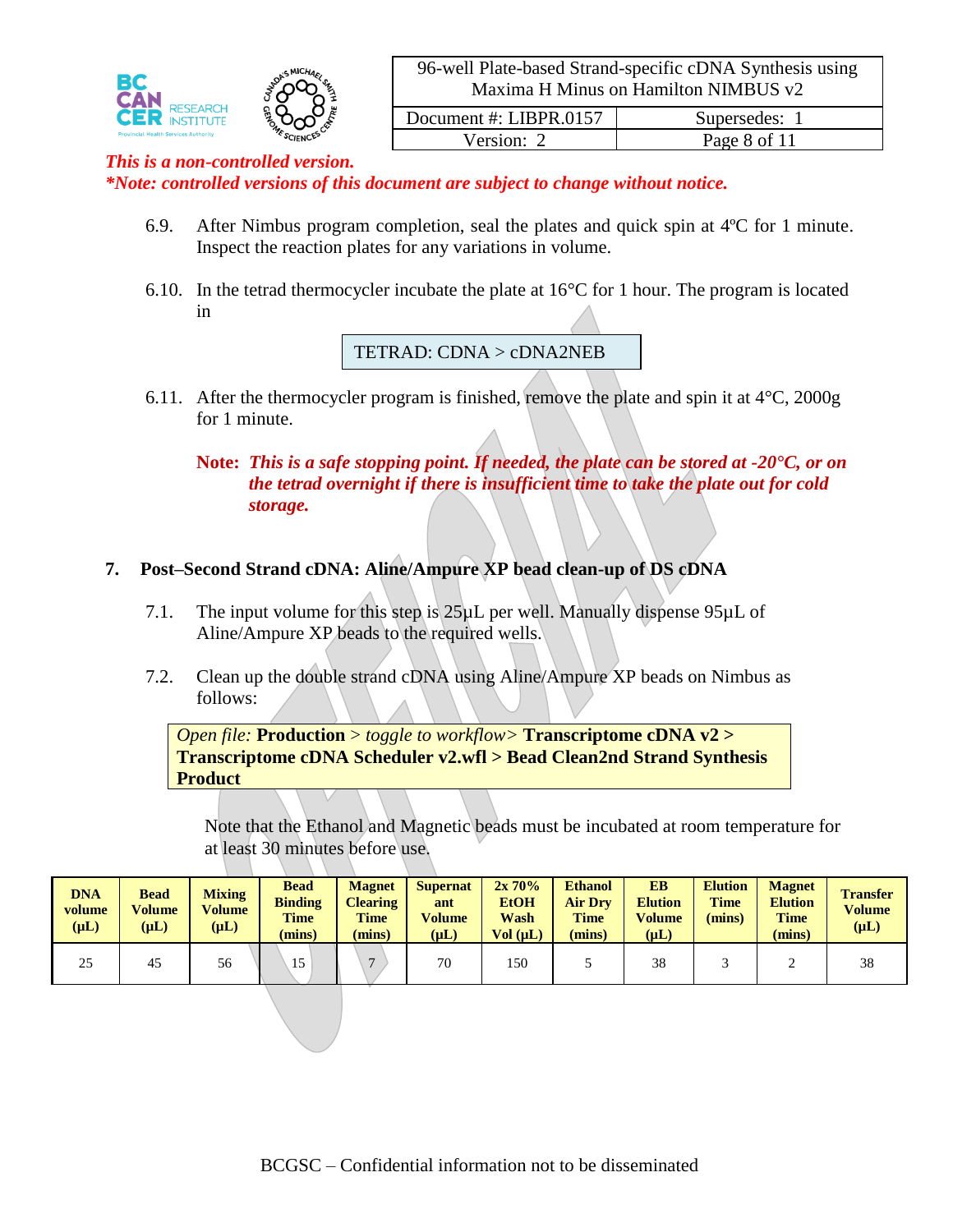

Version: 2 Page 9 of 11 *This is a non-controlled version. \*Note: controlled versions of this document are subject to change without notice.*

## **Appendix A: LIMS**

- 1. A-Strand Specific cDNA Synthesis: RNA\_strategy is 'strand specific' and the pipeline will be SSTRA\_4.0 or RBD\_3.0.
- 2. Spike\_In\_cDNA: supervisor to add appropriate spike-ins to the cDNA.
- 3. Pass barcode to supervisor to add controls for library construction.

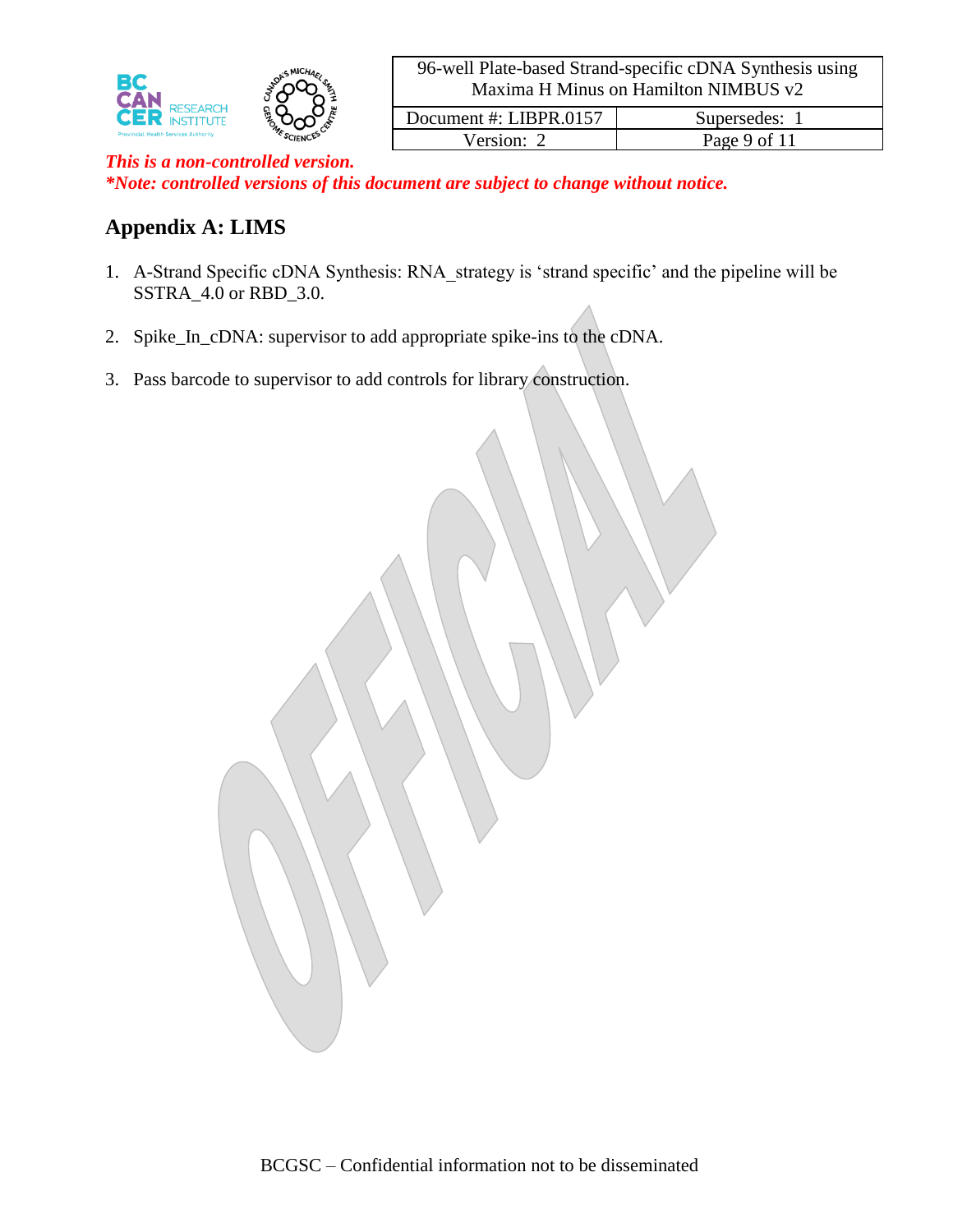

| Document #: LIBPR.0157 | Supersedes: 1     |
|------------------------|-------------------|
| Version: $2$           | Page $10$ of $11$ |

#### *This is a non-controlled version. \*Note: controlled versions of this document are subject to change without notice.*

## **Appendix B - Actinomycin D**

- 1. Actinomycin D is toxic and gloves must be worn when handling it.
- 2. Actinomycin D powder is hygroscopic and sensitive to light. When stored in original vial, manufacture sealed and protected from light and moisture, at 4°C, it remains unchanged for the amount of time specified by the manufacture (it is shown on the label). When receiving Actinomycin D powder in LIMS enter that date as the expiration date of the powder.
- 3. Dilute solutions of Actinomycin D are very sensitive to light. This product tends to adsorb to plastic and glass on standing in solution. It is important to take the aliquots out of the freezer only shortly before you are ready to use it, and after thawing using ActD solution quickly. Once taken out from the freezer, an aliquot should either be used up or discarded – it should never be re-frozen for later use.
- 4. The shelf life of re-suspended Actinomycin D when kept at 4°C and above is only few hours. It is therefore important to perform the re-suspension procedure in an efficient and quick manner.
- 5. Protected from light, frozen aliquots of  $10\mu g/\mu L$  (or  $10mg/mL$  which is 8mM) are expected to be stable up to 3 months at -20°C. After 3 months, all unused tubes of re-suspended, frozen Actinomycin D should be discarded and a new re-suspension batch should be made.
- 6. Generate the **Actinomycin 10µg/µL** storage stock mix of Actinomycin D in LIMS. Set the expiry date for 3 months.
	- 6.1. Log into LIMS. Go to "Solutions" page. Under "Mix Standard Solutions" select **Actinomycin 10 µg/µL** and 1 x 1 for samples (see image below). Click "Mix Standard Solution" button.

| <b>Mix Standard Solutions</b> |                                                                                                                                       |               |                         |
|-------------------------------|---------------------------------------------------------------------------------------------------------------------------------------|---------------|-------------------------|
|                               | Mix Standard Solution<br>: Actinomycin 10ug/uL                                                                                        | $\vee$ For: 1 | $\triangledown$ Samples |
|                               |                                                                                                                                       |               |                         |
|                               | <b>Figure 1: Mix Standard Solution</b><br>6.2. In the Parameters section enter the mg of Actinomycin D in the vial (see image below). |               |                         |
|                               | Click "Re-calculate Standard Solution".                                                                                               |               |                         |